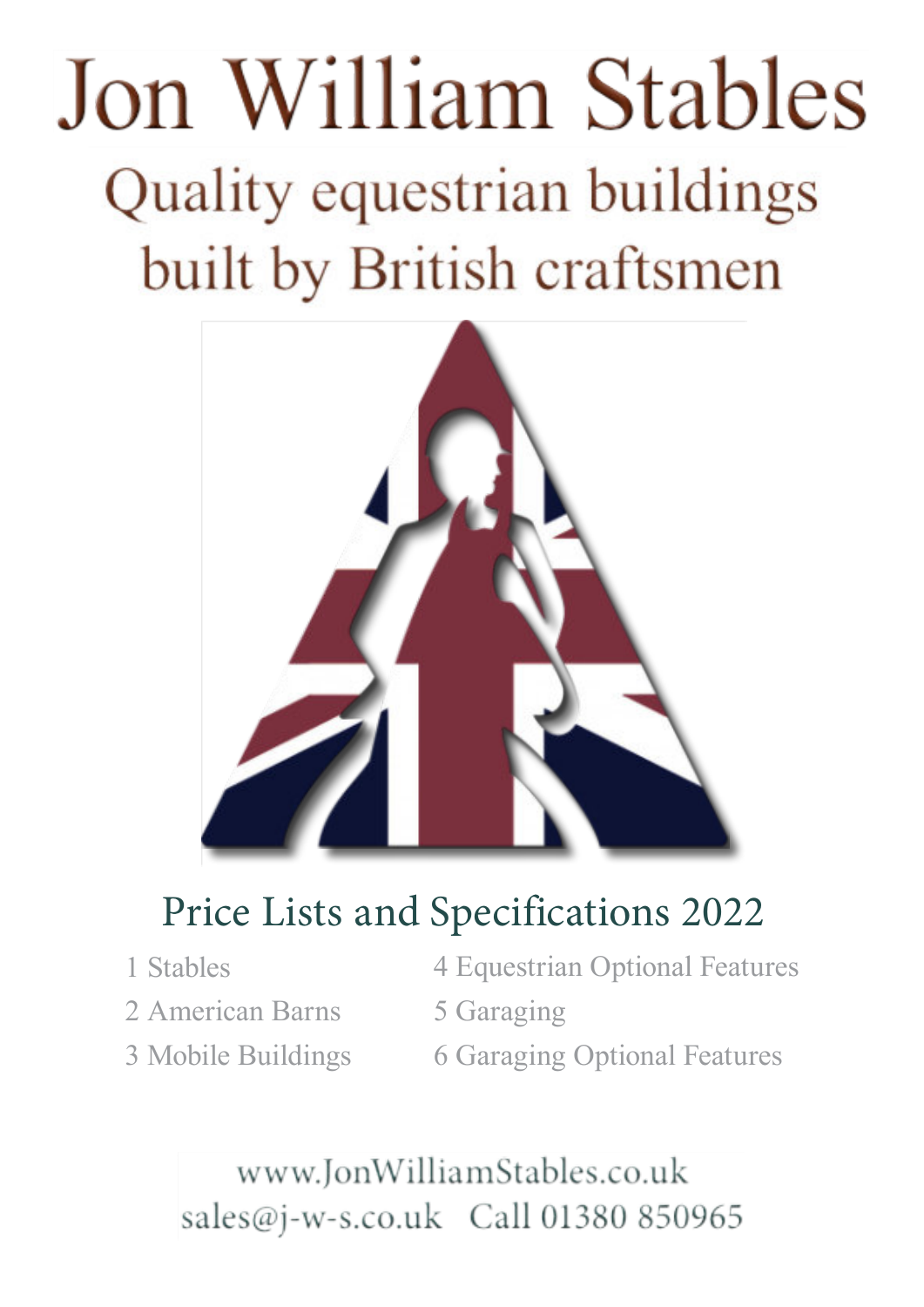# Stables

### Ideal Elite

|                                                                      |                 |       | Plinth |       | Plinth |
|----------------------------------------------------------------------|-----------------|-------|--------|-------|--------|
| Pony Box.                                                            | First unit      | £3000 | £145   | £4800 | £190   |
| $3.0m \times 3.6m$                                                   | Additional unit | £2400 | £145   | £3900 | £190   |
|                                                                      |                 |       |        |       |        |
| Loose Box.                                                           | First unit      | £3100 | £150   | £4900 | £200   |
| 3.6m x 3.6m                                                          | Additional unit | £2500 | £150   | £4000 | £200   |
|                                                                      |                 |       |        |       |        |
| Hunter Box.                                                          | First unit      | £3700 | £155   | £5500 | £205   |
| $4.2m \times 3.6m$                                                   | Additional unit | £3100 | £155   | £4600 | £205   |
|                                                                      |                 |       |        |       |        |
| Foaling Box.                                                         | First unit      | £4400 | £160   | £6200 | £210   |
| $4.8m \times 3.6m$                                                   | Additional unit | £3800 | £160   | £5300 | £210   |
|                                                                      |                 |       |        |       |        |
| Corner Box.                                                          |                 |       |        |       |        |
| $5.0m \times 3.6m$                                                   | Additional unit | £3600 | £160   | £5400 | £210   |
| 5.4m x 3.6m                                                          | Additional unit | £3900 | £165   | £5700 | £215   |
|                                                                      |                 |       |        |       |        |
| Corner Tack Room.                                                    |                 |       |        |       |        |
| $5.0m \times 3.6m$                                                   | Additional unit | £3500 | £160   | £5300 | £210   |
| 5.4m x 3.6m                                                          | Additional unit | £3800 | £165   | £5600 | £215   |
|                                                                      |                 |       |        |       |        |
| Corner Hay Barn inc 1pr double doors.                                |                 |       |        |       |        |
| 5.4m x 3.6m                                                          | Additional unit | £3900 | £165   | £5500 | £215   |
| $7.2m \times 3.6m$                                                   | Additional unit | £4600 | £180   | £6600 | £230   |
|                                                                      |                 |       |        |       |        |
| Corner Unit Tack Room Partition Including Kick Board Tack Room Door. |                 | £550  | £50    | £1100 | £75    |
|                                                                      |                 |       |        |       |        |
| Tack/Feed Room.                                                      |                 |       |        |       |        |
| $1.8m \times 3.6m$                                                   | Additional unit | £1500 | £130   | £3000 | £180   |
| $2.4m \times 3.6m$                                                   | Additional unit | £1700 | £140   | £3400 | £190   |
| 3.6m x 3.6m                                                          | Additional unit | £2100 | £150   | £3800 | £200   |
| Hay Barn inc 1pr of double doors on Elite Range                      |                 |       |        |       |        |
| $3.6m \times 3.6m$                                                   | Additional unit | £2200 | £150   | £4000 | £200   |
| 5.4m x 3.6m                                                          | Additional unit | £3300 | £165   | £5300 | £215   |
| $7.2m \times 3.6m$                                                   | Additional unit | £4000 | £180   | £6400 | £230   |
|                                                                      |                 |       |        |       |        |
| Covered Walkway.                                                     |                 |       |        |       |        |
| $2.4m \times 3.6m$                                                   | Additional unit | £1600 | £140   | £2800 | £190   |
| $3.0m \times 3.6m$                                                   | Additional unit | £1800 | £145   | £3000 | £195   |
| $3.6m \times 3.6m$                                                   | Additional unit | £2000 | £150   | £3300 | £200   |
|                                                                      |                 |       |        |       |        |
| Ride Through Curved Archway.                                         |                 |       |        |       |        |
| 3.6m x 4.8m                                                          | Additional unit | £4000 | £160   | £5300 | £210   |
|                                                                      |                 |       |        |       |        |

Wash Area we recommend EVA wall lining mats are included to protect the walls from water spray at an additional cost of £700. 3.6m x 3.6m £150 Additional unit £1900 £3000 £200

**What is a Plinth?** Our unique Plinth System, consisting of a galvanised steel plinth and a quality damp proof course, will protect the bottom of your new building. We advise against brick plinths as these become damp, move and crumble especially at the doorways. It is important to ensure the concrete is the correct size, therefore a base plan will be sent to you upon confirmation of order.

**Delivery and Construction** We are pleased to offer Free Delivery and Construction within a 50mile radius of our workshop in Netherstreet, Chippenham, Wiltshire. Additional mileage is chargeable. All Construction is carried out by our fully trained staff rather than subcontractors. All Sections bolted together for added strength.

**Tack Room Security Pack** Unfortunately in this day and age, everyone has concerns about security. We offer our hugely popular Security pack, which features a five lever mortice lock, security bolted hinges, internally enclosed trusses and a fully framed ledge and braced door backed with galvanised steel (not required for Elite Range) and mounted in its own frame. Intro and Ideal Range £495 **Included with the Elite Range.**

**Translucent Roof Sheet** Add additional light with our sun reflective translucent roof sheets that will assist with clipping and other intricate jobs. Ideal Range £60 **Elite Range Included.**

**Stable Anti Cribbing Pack** Full height kickboards and top door lined. Top door anti bite strips which include, steel lining to door stop, top door opening and leading edge of the top door. Bottom door anti bite strip extending 450mm to the front. Intro and Ideal Range £375 **Included with the Elite Range.**

**Clock Tower** All our towers feature fluted pillars and louvred sides. Dials can be fitted on as many sides as required. The roof and finial is moulded from a lead original in GRP composite using metal powder to simulate lead whilst reducing weight and cost. Roman or Skeleton dial designs(with optional illumination) can be specified, and the tower can also include digital bell chimes orreal bronze bells. £2500 each.

sales@j-w-s.co.uk Call Us Now 01380 850965 **All prices are plus VAT at the current rate**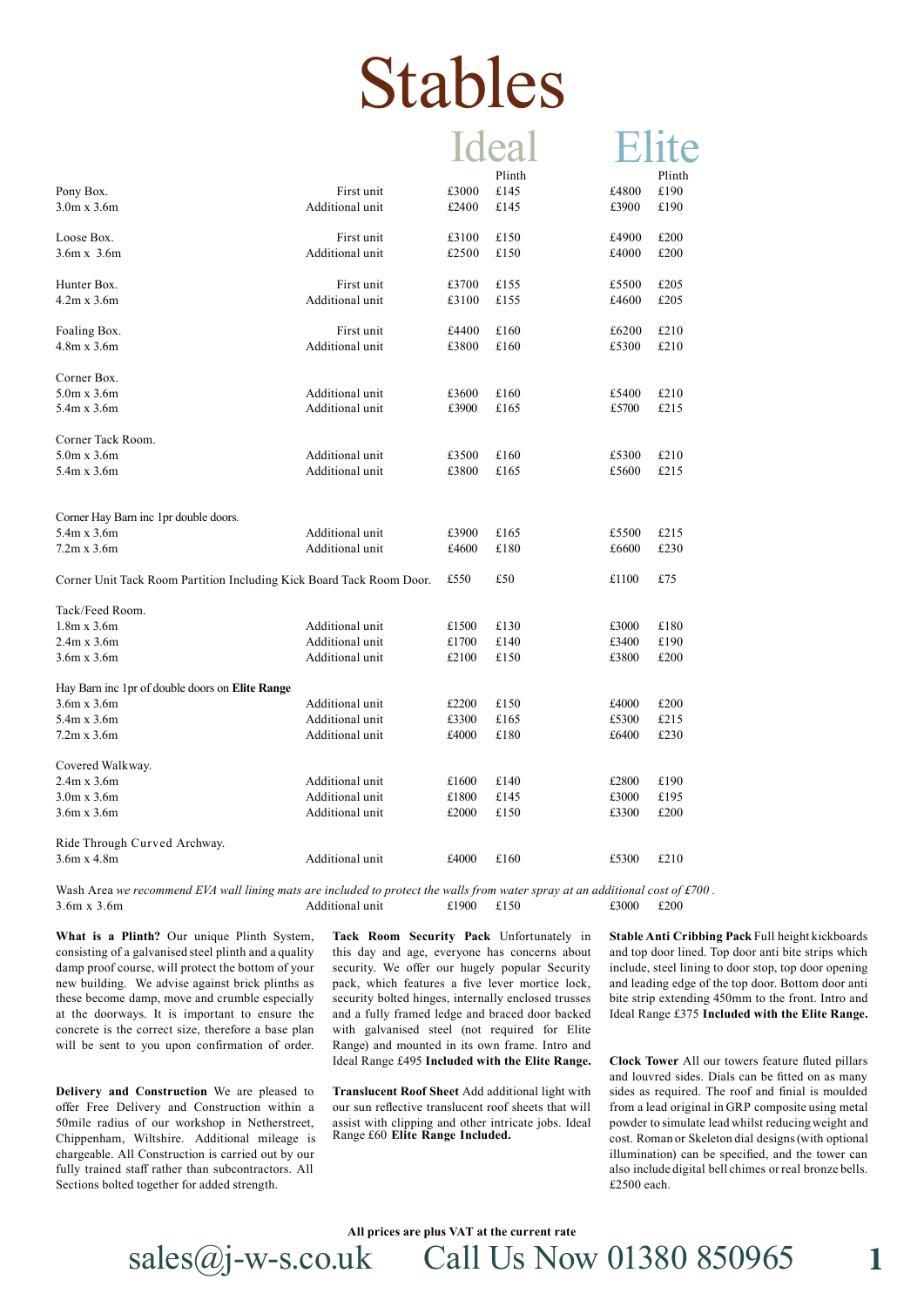## American Barns

### Ideal

|                         |                      | Timber Internal partitioning<br>18mm Kickboards |        |
|-------------------------|----------------------|-------------------------------------------------|--------|
| rnal Units 3.6m x 3.6m. | Barn Size            |                                                 | Plinth |
| Loose Boxes.            | $7.2m \times 10.8m$  | £13000                                          | £600   |
| Loose Boxes.            | $10.8m \times 10.8m$ | £19000                                          | £900   |
| Loose Boxes.            | $14.4m \times 10.8m$ | £25000                                          | £1200  |
| o Loose Boxes.          | $18.0m \times 10.8m$ | £31000                                          | £1500  |
| Loose Boxes Additional. | $3.6m \times 10.8m$  | £6000                                           | £300   |
|                         |                      |                                                 |        |

*discuss your requirements on 01380 850965 or email sales@j-w-s.co.uk*

| Steel Internal partitioning |  |
|-----------------------------|--|
| 33mm Softwood Kickboards    |  |
| Plinth                      |  |

£600 £900 £1200 £1500 £300

£19000 £26500 £34000 £41500 £7500

| VIIIt                                 |
|---------------------------------------|
| Victorian Style Internal Partitioning |
| 33mm Iroko Kickboards                 |

|        | Plinth |
|--------|--------|
| £30000 | £800   |
| £41000 | £1200  |
| £52000 | £1600  |
| £63000 | £2000  |
| £11000 | £400   |

Prices are for stabling only, we offer a vast range of internal layouts some of which are shown below. Please call our sales team to

| <b>Example Pricing.</b>             |            | $Ideal$ $Ideal +$ $Elite$ |            |
|-------------------------------------|------------|---------------------------|------------|
| Barn Size 10.8m x 10.8m.            |            |                           |            |
| 6no 3.6m x 3.6m Loose Boxes.        | £13000     | £19000                    | £30000     |
| 1no 3.6m x 2.1m Tack Room front.    | £500       | £850                      | £1000      |
| 8no Translucent roof sheets.        | <b>Inc</b> | <b>Inc</b>                | Inc        |
| 6no Softwood top rear doors.        | £1500      | £1500                     | <b>Inc</b> |
| lno 2.1m x 3.6m Tack Room Ceilings. | £400       | £400                      | £400       |
| Unique Plinth System.               | £900       | £900                      | £1200      |
| Total                               | £16300     | £22650                    | £32600     |

| <b>Example Pricing.</b>             |        |                     |            |
|-------------------------------------|--------|---------------------|------------|
| Barn Size 14.4m x 10.8m.            |        |                     |            |
| 6no 3.6m x 3.6m Loose Boxes.        |        | Ideal Ideal + Elite |            |
| lno 3.6m x 5.4m Foaling Box.        |        |                     |            |
| 1no 3.6m x 5.4m Tack/Feed Room.     | £25000 | £34000              | £52000     |
| 10no Translucent roof sheets.       | Inc.   | Inc.                | <b>Inc</b> |
| 7no Softwood top rear doors.        | £1750  | £1750               | <b>Inc</b> |
| lno 3.6m x 5.4m Tack Room Ceilings. | £900   | £900                | £900       |
| Unique Plinth System.               | £900   | £900                | £1200      |
| Total                               | £28550 | £37550              | £54100     |

#### **Example Pricing.**

**Inte**  $4n<sub>0</sub>$  $6nc$  $8no$  $10n$  $2no$ 

| Barn Size 21.6m x 10.8m.      |       |        |                           |            |
|-------------------------------|-------|--------|---------------------------|------------|
| 10no 3.6m x 3.6m Loose Boxes. |       |        | $Ideal$ $Ideal +$ $Elite$ |            |
| 1no 3.6m x 3.6m Tack Room.    |       |        |                           |            |
| $1no$ 3.6m x $7.2m$ Canopy.   |       | £37000 | £49000                    | £74000     |
| 18no Translucent roof sheets. |       | Inc.   | Inc                       | Inc        |
| 5no Louvre Windows.           |       | £1250  | £1250                     | Inc        |
| 5no Softwood top rear doors.  |       | £1250  | £1250                     | Inc        |
| <b>Additional Access Door</b> |       | £425   | £425                      | <b>Inc</b> |
| Unique Plinth System.         |       | £1800  | £1800                     | £2400      |
|                               | Total | £41725 | £53725                    | £76400     |
|                               |       |        |                           |            |



**What is a Plinth?** Our unique Plinth System, consisting of a galvanised steel plinth and a quality damp proof course, will protect the bottom of your new building. We advise against brick plinths as these become damp, move and crumble especially at the doorways. It is important to ensure the concrete is the correct size, therefore a base plan will be sent to you upon confirmation of order.

**Delivery and Construction** We are pleased to offer Free Delivery and Construction within a 50mile radius of our workshop in Netherstreet, Chippenham, Wiltshire. Additional mileage is chargeable. All Construction is carried out by our fully trained staff rather than subcontractors. All Sections bolted together for added strength.

sales@j-w-s.co.uk Call Us Now 01380 850965

**All prices are plus VAT at the current rate**

**Ultimate Kickboards** Our Ultimate kickboards consists of the same 33mm kickboards inserts and galvanised steel frames as used for the internal steel partitions. The steel frames are fitted to the outer timber walls of your building along with the kickboard inserts. We also fit hardwood ply to the eaves' height as standard, as shown below. This makes our Elite Range American Barns one of the strongest and most aesthetically pleasing timber American Barns on the market today.

**2**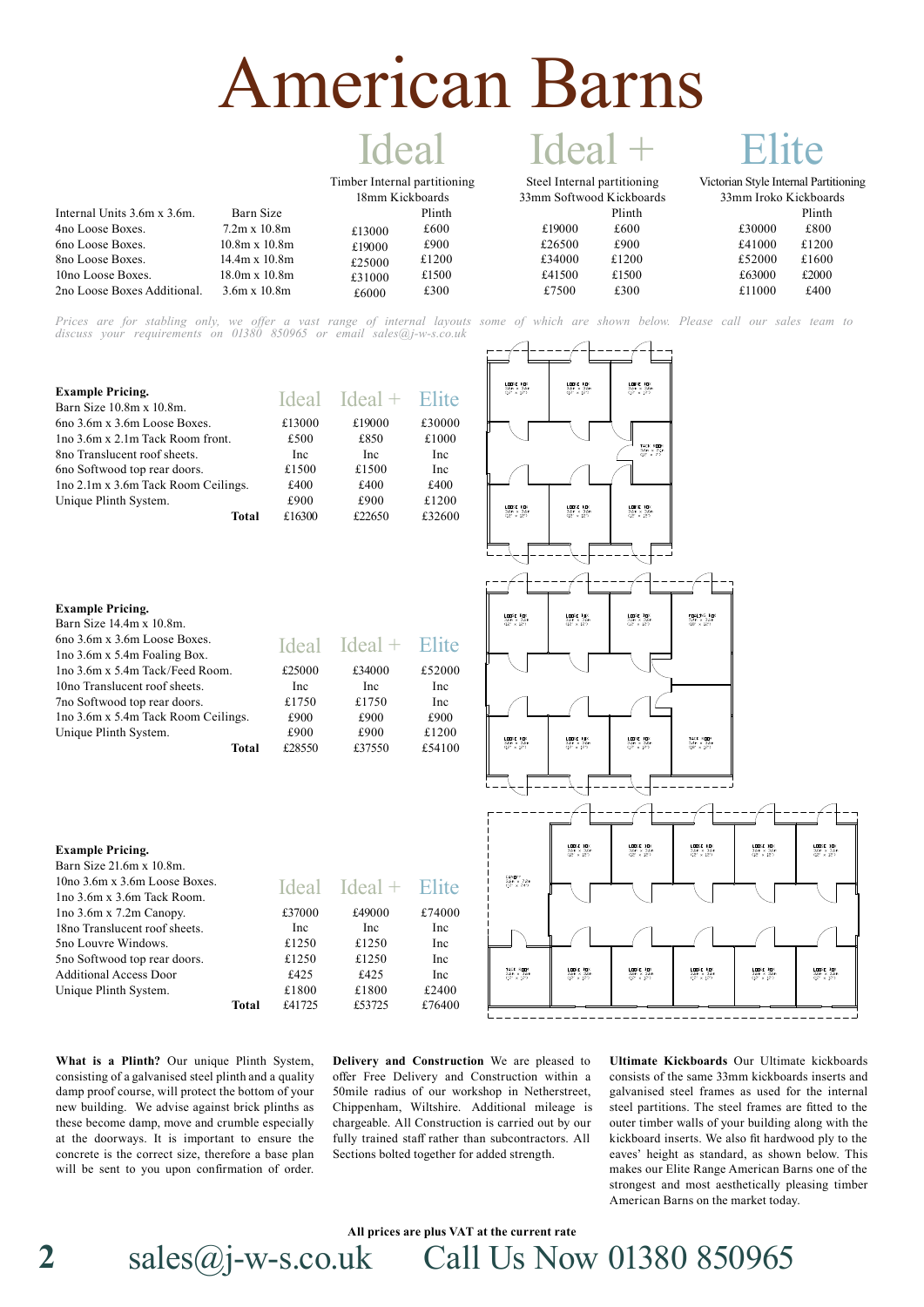# Mobile Buildings

| <b>Field Shelters</b>                                                                                  | <b>Ideal Elite</b> |        | Strips | Anti-Bite Mud Buster<br>Mats |
|--------------------------------------------------------------------------------------------------------|--------------------|--------|--------|------------------------------|
| The units below include 1 no 2.4m opening.                                                             |                    |        |        |                              |
| $3.6m \times 3.0m$                                                                                     | £3200              | £4400  | £150   | £360                         |
| $3.6m \times 3.6m$                                                                                     | £3300              | £4500  | £150   | £450                         |
| The units below include 1 no 2.4m opening off set to one side.                                         |                    |        |        |                              |
| $5.4m \times 3.0m$                                                                                     | £4200              | £5900  | £150   | £540                         |
| $5.4m \times 3.6m$                                                                                     | £4300              | £6000  | £150   | £660                         |
| The units below include 2no 1.9m openings.                                                             |                    |        |        |                              |
| $6.0$ m x $3.0$ m                                                                                      | £4500              | £6500  | £250   | £600                         |
| $6.0m \times 3.6m$                                                                                     | £4600              | £6600  | £250   | £720                         |
| The units below include 2no 2.4m openings.                                                             |                    |        |        |                              |
| $7.2m \times 3.0m$                                                                                     | £4800              | £7300  | £250   | £720                         |
| $7.2m \times 3.6m$                                                                                     | £5000              | £7500  | £250   | £870                         |
| The units below include 3no 1.9m openings.                                                             |                    |        |        |                              |
| $9.0m \times 3.0m$                                                                                     | £6100              | £8800  | £350   | £900                         |
| $9.0m \times 3.6m$                                                                                     | £6300              | £9000  | £350   | £1080                        |
| The units below include 3no 1.9m openings.                                                             |                    |        |        |                              |
| $10.8m \times 3.0m$                                                                                    | £6600              | £10200 | £350   | £1080                        |
| $10.8m \times 3.6m$                                                                                    | £6900              | £10500 | £350   | £1320                        |
| You may decide to protect your building further with <b>Anti Bite Strips</b> fitted around the opening |                    |        |        |                              |

and to the four external corners of the building **Included on the Elite Range.**

| Field Shelters & Tack Rooms                           | Sledge Size        | Ideal Elite Anti-Bite Mud Buster |        | <b>Strips</b> | Mats  |
|-------------------------------------------------------|--------------------|----------------------------------|--------|---------------|-------|
| 1 no 3.6m x 3.6m Shelter, 1 no 3.6m x 1.8m Tack Room. | $5.4m \times 3.6m$ | £5000                            | £7700  | £150          | £660  |
| Ino 3.6m x 3.6m Shelter, 1no 3.6m x 2.4m Tack Room.   | $6.0m \times 3.6m$ | £5300                            | £8200  | £150          | £720  |
| Ino 7.2m x 3.6m Shelter, 1no 3.6m x 1.8m Tack Room.   | $9.0m \times 3.6m$ | £6700                            | £10200 | £250          | £1080 |
| Ino 7.2m x 3.6m Shelter, 1no 3.6m x 2.4m Tack Room.   | $9.6m \times 3.6m$ | £7000                            | £10700 | £250          | £1170 |
|                                                       |                    |                                  |        |               |       |

| <b>Stables</b><br>lno 3.6m x 3.6m Loose Box.<br>2no 3.6m x 3.6m Loose Boxes.<br>3no 3.6m x 3.6m Loose Boxes.                                                                                                                                                            | Sledge Size<br>$3.6m \times 3.6m$<br>$7.2m \times 3.6m$<br>$10.8m \times 3.6m$               | Ideal<br>£3800<br>£6600<br>£9400                       | Flite<br>£5600<br>£9900<br>£14200  | Mud Buster<br>Mats<br>£450<br>£870<br>£1320                   |
|-------------------------------------------------------------------------------------------------------------------------------------------------------------------------------------------------------------------------------------------------------------------------|----------------------------------------------------------------------------------------------|--------------------------------------------------------|------------------------------------|---------------------------------------------------------------|
| <b>Stables &amp; Tack Rooms</b><br>Ino 3.6m x 3.6m Loose Box, Ino 3.6m x 1.8m Tack Room.<br>lno 3.6m x 3.6m Loose Box, 1no 3.6m x 2.4m Tack Room.<br>2no 3.6m x 3.6m Loose Boxes, 1no 3.6m x 1.8m Tack Room.<br>2no 3.6m x 3.6m Loose Boxes, 1no 3.6m x 2.4m Tack Room. | Sledge Size<br>5.4m x 3.6m<br>$6.0m \times 3.6m$<br>$9.0m \times 3.6m$<br>$9.6m \times 3.6m$ | <b>Ideal Elite</b><br>£5500<br>£5800<br>£8300<br>£8600 | £8800<br>£9300<br>£13100<br>£13600 | Mud Buster<br>Mats<br>£660<br>£720<br>£1080<br>£1170          |
| <b>Stables &amp; Field Shelters</b><br>$\ln 3.6$ m x $3.6$ m Loose Box. $\ln 3.6$ m x $3.6$ m Field Shelter.                                                                                                                                                            | Sledge Size<br>$7.2m \times 3.6m$                                                            | <b>Ideal Elite</b><br>£5800                            | £8600                              | Anti-Bite Mud Buster<br><b>Strips</b><br>Mats<br>£870<br>£150 |

1no 3.6m x 3.6m Loose Box, 1no 3.6m x 3.6m Field Shelter. 2no 3.6m x 3.6m Loose Boxes, 1no 3.6m x 3.6m Field Shelter.

**Delivery and Construction** We are pleased to offer Free Delivery and Construction within a 50mile radius of our workshop in Netherstreet, Chippenham, Wiltshire. Additional mileage is chargeable. All Construction is carried out by our fully trained staff rather than subcontractors. All Sections bolted together for added strength.

**Stable Anti Cribbing Pack** Full height kickboards and top door lined. Top door anti bite strips which include, steel lining to door stop, top door opening and leading edge of the top door. Bottom door anti bite strip extending 450mm to the front. Ideal Range £375 **Included with the Elite Range.**

10.8m x 3.6m

£8600

£12900

sales@j-w-s.co.uk Call Us Now 01380 850965

**All prices are plus VAT at the current rate**

**Tack Room Security Pack** Unfortunately in this day and age, everyone has concerns about security. We offer our hugely popular Security pack, which features a five lever mortice lock, security bolted hinges, internally enclosed trusses and a fully framed ledge and braced door backed with galvanised steel (not required for Elite Range) and mounted in its own frame. Ideal Range £495 **Included with the Elite Range.**

£150

£1320

Typhoon GroundAnchors £200 including manual driver

Typhoon Ground Anchors £200 including manual driver

Typhoon GroundAnchors £200 including manual driver

Typhoon Ground Anchors £200 including manual driver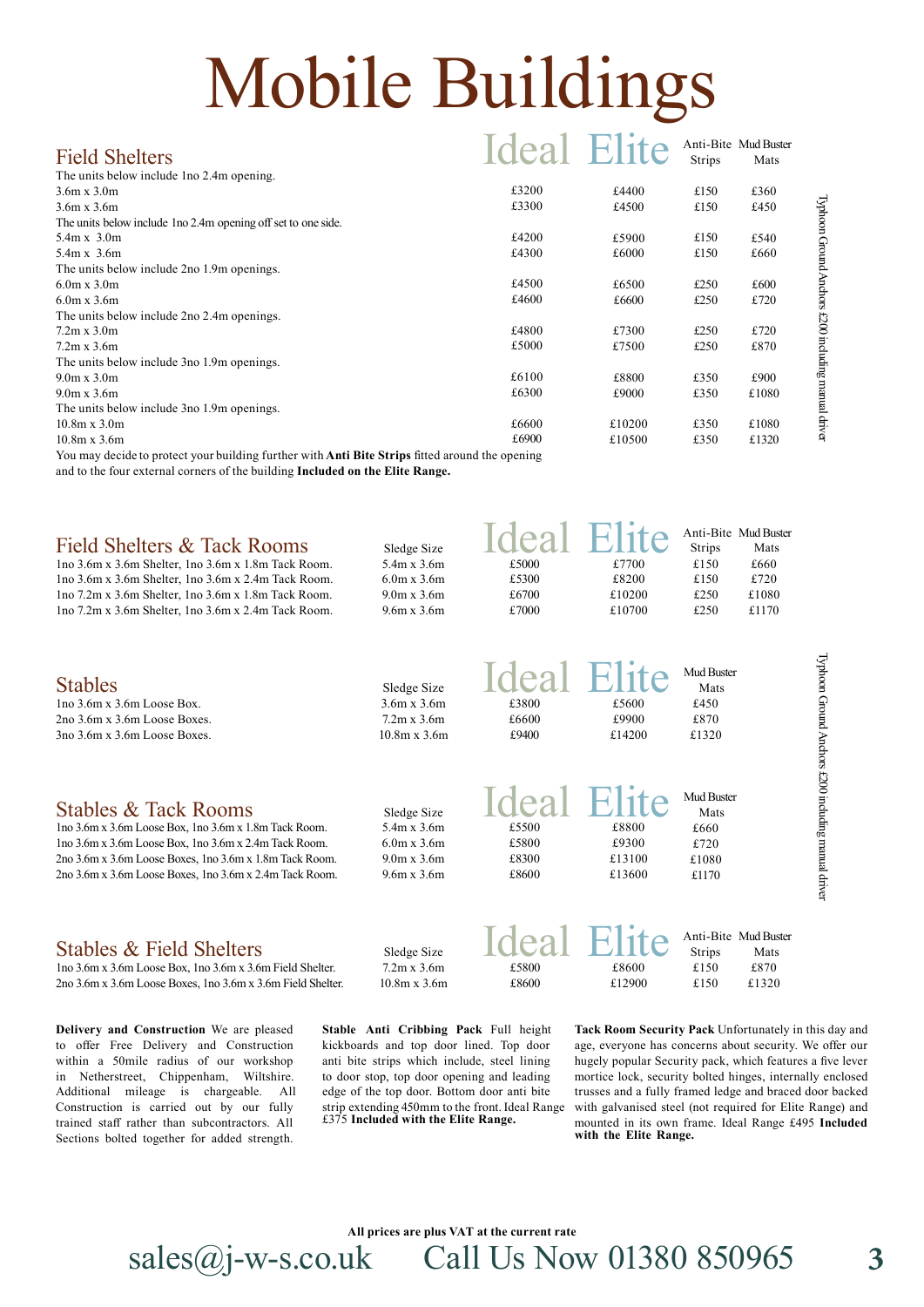## **Equestrian Optional Features** Ideal Elite

| Roof                                                                                                                       |                          |                        |
|----------------------------------------------------------------------------------------------------------------------------|--------------------------|------------------------|
| Sun reflective translucent roof sheet each.                                                                                | £60                      | Included               |
| Metal box profile sheets laid over 11mm Smart Ply OSB3 lining and membrane £200 plus per M2.                               | £10                      | £15                    |
| Cemsix roofing in grey colour options available £300 plus per M2.                                                          | £10                      | £10                    |
| Coloured Onduline, red, green or brown per M2.                                                                             | £7                       | £7                     |
| Felt Shingle Roofing includes upgrade to 22.5 degree roof pitch £150 plus per M2.                                          | £55                      | £55                    |
| Bronzed Polycarbonate Roofing to create sky light in felt shingle roofing.                                                 | <b>POA</b>               | <b>POA</b>             |
| Western red Cedar shingles & shakes M2.                                                                                    | <b>POA</b>               | <b>POA</b>             |
| Light weight tile effect metal roofing.                                                                                    | <b>POA</b>               | <b>POA</b>             |
| Synthetic slate tiles.                                                                                                     | <b>POA</b><br>£18        | <b>POA</b><br>Included |
| Rear guttering including down pipes per meter.<br>Fibre Glass Clock Tower including face, re-synchroniser and weathervane. | £2500                    | £2500                  |
| Canopy                                                                                                                     |                          |                        |
| 2.0m Canopy with softwood 150mm decorative posts & curved braces per meter.                                                | £150                     | £175                   |
| 2.6m Canopy with softwood 150mm decorative posts & curved braces per meter.                                                | £200                     | £225                   |
| Canopies above in Oak add £300 plus per unit.                                                                              | £240                     | £250                   |
| Staddle Stones cut from Bath Stone each.                                                                                   | £125                     | £125                   |
| Doors                                                                                                                      |                          |                        |
| Top rear door Softwood including anti bite strips (free option with Elite American Barns).                                 | £250                     | £250                   |
| Top rear door Hardwood and steel including steel frame anti bite strips.                                                   |                          | £500                   |
| Top rear door Hardwood and steel combined with a four blade louvre window.                                                 | $\overline{\phantom{a}}$ | £750                   |
| Top stable door opening anti bite strips.                                                                                  | £110                     | $\blacksquare$         |
| Extended bottom door anti bite strip.                                                                                      | £55                      | FOC                    |
| Softwood Hay Barn double doors 2.4m wide (One pair of double doors included with all Hay Barns)                            | £425                     |                        |
| Galvanised steel and hardwood Hay Barn doors secured with 5 lever mortice lock per pair.                                   |                          | £1375                  |
| Windows                                                                                                                    |                          |                        |
| 4 Blade louvre window.                                                                                                     | £250                     |                        |
| 6 Blade louvre window (free option with Elite American Barn)                                                               |                          | £280                   |
| Please note the above windows are not storm proof $\&$ can not be guaranteed water tight.                                  |                          |                        |
| Kickboards, Lining & EVA wall protection                                                                                   |                          |                        |
| Smart Ply OSB3 kickboards to eaves per 3.6m stable.                                                                        | £270                     | Included               |
| 18mm ply kickboards to 1.2m per 3.6m stable.                                                                               | £140                     |                        |
| 18mm ply kickboards to eaves per 3.6m stable.                                                                              | £350                     | £280                   |
| Full lining to Tack Room and Hay Barns.                                                                                    | <b>POA</b>               | Included               |
| Tack Room ceiling per M2.                                                                                                  | <b>POA</b>               | POA                    |
| EVA wall mats fixed over Kickboards to 1.2m per 3.6m stable.                                                               | £550                     | £550                   |
| EVA wall mats fixed over Kickboards to 1.8m per 3.6m stable (includes full height kickboards).                             | £1370                    | £1100                  |
| <b>Talk Bars</b>                                                                                                           |                          |                        |
| 1.2m wide Galvanised steel frames with 20mm bars.                                                                          | £225                     | £225                   |
| <b>Rubber Floor Mats</b>                                                                                                   |                          |                        |
| 1.2m x 1.8m x 17mm Rubber Mats 25kg, fitted when delivered with building.                                                  | £50                      | £50                    |
| 1.14m x 0.81m x 45mm Mud Buster Ground Stabilisation Mats, fitted when delivered with building.                            | £30                      | £30                    |
| Mobile Buildings (in addition to the items above)                                                                          |                          |                        |
| 4no Ground Anchors J peg design                                                                                            | £105                     | £105                   |
| Galvanised Steel Gate to front including Stockbord covering for safety.                                                    | £275                     | £275                   |
| Galvanised Steel Partition Gate including Stockbord covering for safety.                                                   | £315                     | £315                   |
| Stable conversion kit (bottom door only).                                                                                  | £400                     |                        |
| Stable Conversion Kit including top and bottom door and fixed window.                                                      | £500                     | £1200                  |
| Partition with galvanised sledge beam under.                                                                               | £315                     | £625                   |
| Partition with Tack Room door and galvanised sledge beam under.                                                            | £550                     | £1250                  |
| 2no Slide Rails.                                                                                                           | £95                      | £95                    |

sales@j-w-s.co.uk Call Us Now 01380 850965 **All prices are plus VAT at the current rate**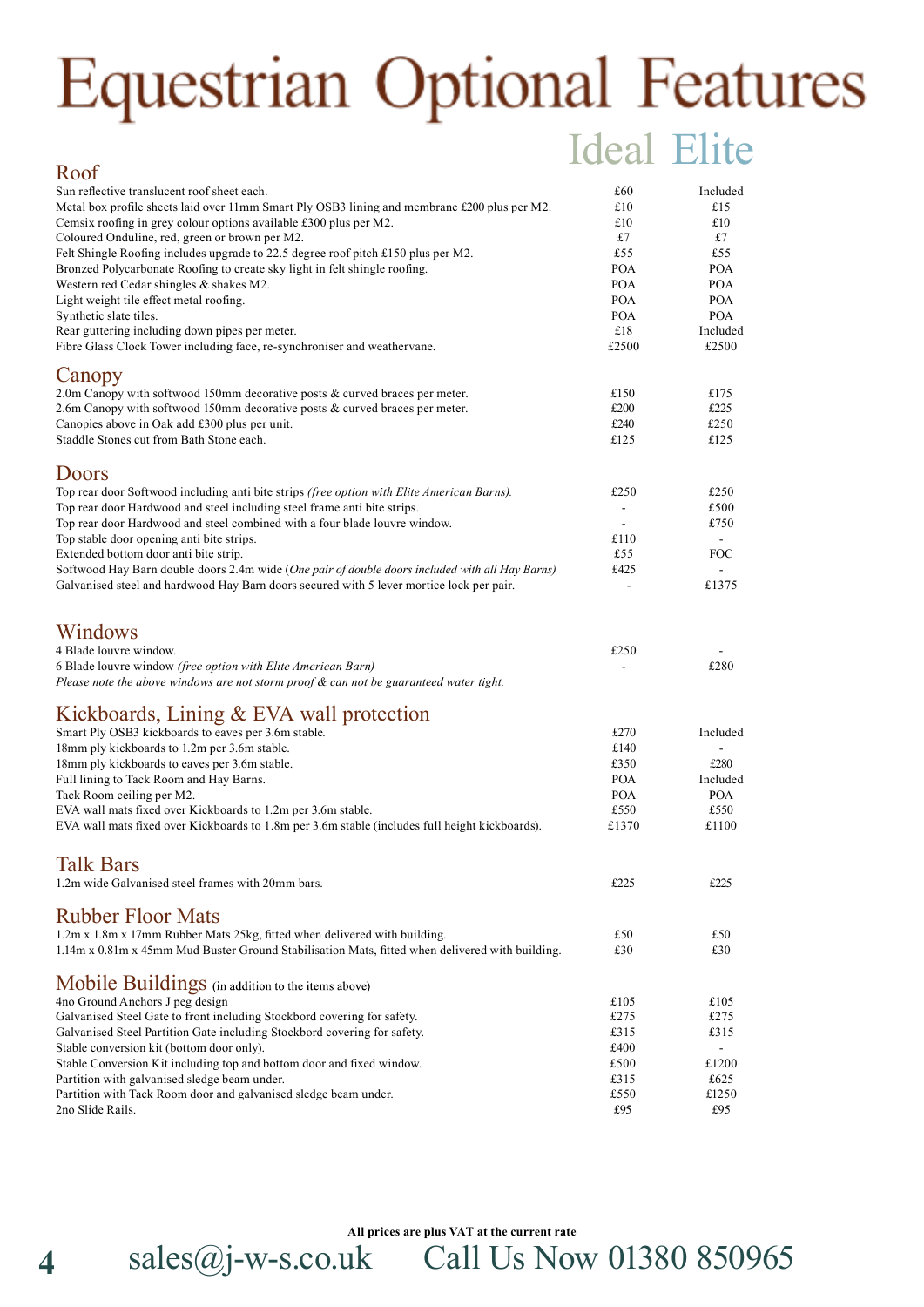## Garages & Workshops

| Maximum door clearance Ideal 1900mm Elite 2190mm.             |        |        |        | <sub>1</sub> te | Featheredge<br>Cladding | Felt Shingle<br>Roofing |
|---------------------------------------------------------------|--------|--------|--------|-----------------|-------------------------|-------------------------|
| Includes 1 pair of 2.1m double doors in the 3.0m gable end.   |        | Plinth |        | Plinth          |                         |                         |
| $3.0m \times 4.8m$                                            | £4300  | £155   | £5900  | £205            | £300                    | £1000                   |
| $3.0m \times 5.4m$                                            | £4400  | £160   | £6100  | £210            | £340                    | £1110                   |
| $3.0m \times 6.0m$                                            | £4800  | £165   | £6800  | £215            | £375                    | £1220                   |
| $3.0m \times 7.2m$                                            | £5000  | £175   | £7300  | £225            | £450                    | £1440                   |
| Includes 1 pair of 2.4m double doors in the 3.6m gable end.   |        |        |        |                 |                         |                         |
| $3.6m \times 4.8m$                                            | £4500  | £160   | £6000  | £200            | £315                    | £1200                   |
| $3.6m \times 5.4m$                                            | £4600  | £165   | £6500  | £210            | £350                    | £1330                   |
| $3.6m \times 6.0m$                                            | £5000  | £170   | £7100  | £220            | £390                    | £1460                   |
| $3.6m \times 7.2m$                                            | £5300  | £180   | £7600  | £230            | £460                    | £1720                   |
| Includes 2 pairs of 2.1m double doors in the 6.0m eave side.  |        |        |        |                 |                         |                         |
| $6.0m \times 5.4m$                                            | £6500  | £330   | £9400  | £500            | £440                    | £2110                   |
| $6.0m \times 6.0m$                                            | £7500  | £350   | £10100 | £520            | £450                    | £2330                   |
| Includes 2 pairs of 2.4m double doors in the 7.2m eave side.  |        |        |        |                 |                         |                         |
| $7.2m \times 5.4m$                                            | £7600  | £350   | £10500 | £520            | £450                    | £2500                   |
| $7.2m \times 6.0m$                                            | £8900  | £370   | £11400 | £540            | £460                    | £2760                   |
| Includes 3 pairs of 2.1m double doors in the 9.0m eave side.  |        |        |        |                 |                         |                         |
| $9.0m \times 5.4m$                                            | £9400  | £370   | £12400 | £540            | £510                    | £3090                   |
| $9.0m \times 6.0m$                                            | £11000 | £390   | £13500 | £560            | £525                    | £3420                   |
| Includes 3 pairs of 2.4m double doors in the 10.8m eave side. |        |        |        |                 |                         |                         |
| $10.8m \times 5.4m$                                           | £10000 | £490   | £14300 | £660            | £575                    | £3680                   |
| $10.8m \times 6.0m$                                           | £11900 | £510   | £15600 | £680            | £590                    | £4070                   |

**GABLE** 





**EAVES** 

## Carriage Houses

|                                                 | Idea   |        | <b>Filite</b> |        | Featheredge<br>Cladding | Felt Shingle<br>Roofing | Oak<br>Facade |
|-------------------------------------------------|--------|--------|---------------|--------|-------------------------|-------------------------|---------------|
| 2no 3.0m bays, openings in the 6.0m eave side.  |        | Plinth |               | Plinth |                         |                         |               |
| $6.0m \times 5.4m$                              | £5900  | £330   | £7500         | £500   | £440                    | £2110                   | £850          |
| $6.0m \times 6.0m$                              | £7000  | £350   | £8300         | £520   | £450                    | £2330                   | £850          |
| 2no 3.6m bays, openings in the 7.2m eave side.  |        |        |               |        |                         |                         |               |
| $7.2m \times 5.4m$                              | £7100  | £350   | £8600         | £520   | £450                    | £2500                   | £900          |
| $7.2m \times 6.0m$                              | £8400  | £370   | £9500         | £540   | £460                    | £2760                   | £900          |
| 3no 3.0m bays, openings in the 9.0m eave side.  |        |        |               |        |                         |                         |               |
| $9.0m \times 5.4m$                              | £8600  | £370   | £9600         | £540   | £510                    | £3090                   | £1150         |
| $9.0m \times 6.0m$                              | £10200 | £390   | £10600        | £560   | £525                    | £3420                   | £1150         |
| 3no 3.6m bays, openings in the 10.8m eave side. |        |        |               |        |                         |                         |               |
| $10.8m \times 5.4m$                             | £9300  | £490   | £11500        | £660   | £575                    | £3680                   | £1200         |
| $10.8m \times 6.0m$                             | £11100 | £510   | £12900        | £680   | £590                    | £4070                   | £1200         |

**What is a Plinth?** Our unique Plinth System, consisting of a galvanised steel plinth and a quality damp proof course, will protect the bottom of your new building. We advise against brick plinths as these become damp, move and crumble especially at the doorways. It is important to ensure the concrete is the correct size, therefore a base plan will be sent to you upon confirmation of order.

**Delivery and Construction** We are pleased to offer Free Delivery and Construction within a 50mile radius of our workshop in Netherstreet, Chippenham, Wiltshire. Additional mileage is chargeable. All Construction is carried out by our fully trained staff rather than subcontractors. All Sections bolted together for added strength.

**Oak Facade** Create an English Heritage appearance with our optional feature oak façade. Fascia's, posts and curved braces shaped from English oak.

**SHINGLE ROOFING** Add the ultimate finishing touch to your building. A felt or cedar shingle roof with a choice of designs and colours. Along with the shingles we will fit two timber louvres to each gable for additional ventilation.

**All prices are plus VAT at the current rate**